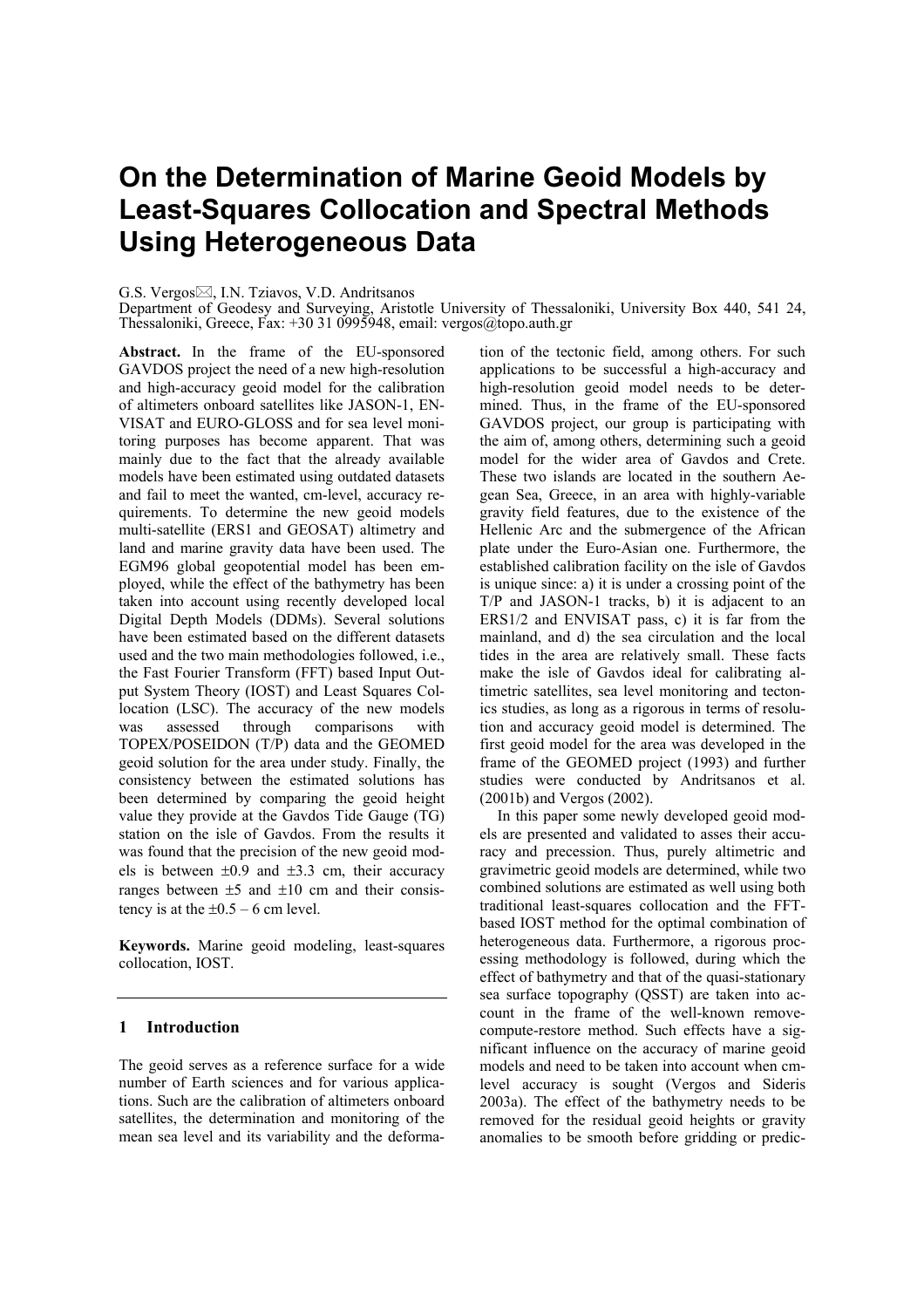tion. According to Forsberg (1984), when highquality depths are available, then the smoothing of the data can reach 50%. In marine geoid modeling a residual terrain model (RTM) reduction is used to account for the bathymetric effects (Forsberg 1984).

The effect of the QSST is important in processing altimetry data since the sea surface heights (SSHs) available from the satellites do not refer to the geoid but to the sea surface, thus their processing will determine a very good model of the mean sea surface but not the geoid itself. Thus, it is important to correct the altimetry SSHs due to the presence of the nearly-stationary part of the SST by simply removing its contribution.

The improvement that the newly estimated geoid models offer, compared to the previous ones developed for the Eastern Mediterranean Sea, is due to a) the use of more accurate satellite and terrestrial data, b) the higher resolution that can be achieved by combining different data sources, and c) the combination of heterogeneous data in the spectral domain with I/O algorithms.

## **2 Geoid Determination Methodology**

Five geoid models, i.e., two purely altimetric, a gravimetric and two combined ones, have been estimated for the area under study. The development of the altimetric and gravimetric models as well as that of the two combined ones was based on the wellknown remove-compute-restore method. The processing procedures for each case are well documented (see, e.g., Tziavos et al. 1998) so they will be briefly summarized here to place more emphasis on the numerical results.

## **2.1 Altimetric geoid modeling**

The determination of a purely altimetric geoid model has been discussed in detail in Vergos and Sideris (2003a) and begins by using raw SSHs which have to be corrected for the various geophysical effects influencing the satellite measurements as well as the instrumental errors affecting the altimeters. This step results in the construction of Corrected SSHs (CSSHs) for each satellite mission. Since for some (e.g., GEOSAT), observations refer not only to oceanic but also land and shallowwater regions, a bathymetric mask has to be applied to remove the two latter. A depth limit can be set arbitrarily so measurements corresponding to depths smaller than that will be rejected. In the authors' opinion, the selection of this depth value is areadependant and its smallness does not play a significant role, since if it is too small then there will remain erroneous observations in the data, most of which can be removed with a simple 3 rms test at a later step.

The so-derived SSHs refer to oceanic regions only and have to be reduced from the mean sea surface to the geoid by removing the contribution of the QSST, i.e., the nearly time independent part of the SST. Global SST models, which are based on altimetry and/or oceanographic data, or local solutions which employ in-situ measurements of salinity, pressure, temperature, etc, can be used to derive the QSST information. Once the SSHs are reduced to the geoid they can be regarded as geoid heights and are thus processed to give the final altimetric geoid model using the remove-compute-restore method. Thus, the contribution of a geopotential model is removed to derive reduced SSHs. However, these measurements still contain the influence of time varying oceanic effects and the radial orbit error. Such effects can be removed or reduced with crossover adjustment. Since the present study had a local character, a regional crossover adjustment scheme with one bias and one tilt parameter was applied (Rummel 1993). A local crossover adjustment can reduce not only the radial orbit error, mostly a bias in the data, but also some timevarying effects which are part of the influence of the sea state to the altimeter measurements.

To remove any remaining erroneous observations from the crossover adjusted residual SSHs, a simple 3 rms test was used, which was regarded to be sufficient for such purposes. The application of a 3 rms test assumes that the remaining errors in the data have a random nature, i.e., there are no biases left. This will be decided by examining the mean value of the reduced SSHs. If the mean value is small enough, e.g., below 0.10 m, the 3 rms test is performed and then the altimetry SSHs are RTMreduced to derive the final residual SSHs. On the other hand, if the mean value is higher, then it means that some biases are still present in the data (even after the crossover adjustment) and should be removed prior to the 3 rms test. This can be done by first RTM-reducing the SSHs, since it is expected that the reduction will smooth the data (Forsberg 1984). This smoothness can be viewed by examining not only the mean value but the standard deviation  $(\sigma)$  of the reduced field too. The bathymetric effects should be accounted for with caution, since as shown by Vergos and Sideris (2003 a, b) if an inaccurate depth model is used then an error of about 2-6 cm is introduced in the final altimetric geoid. The residual SSHs available at this point were derived as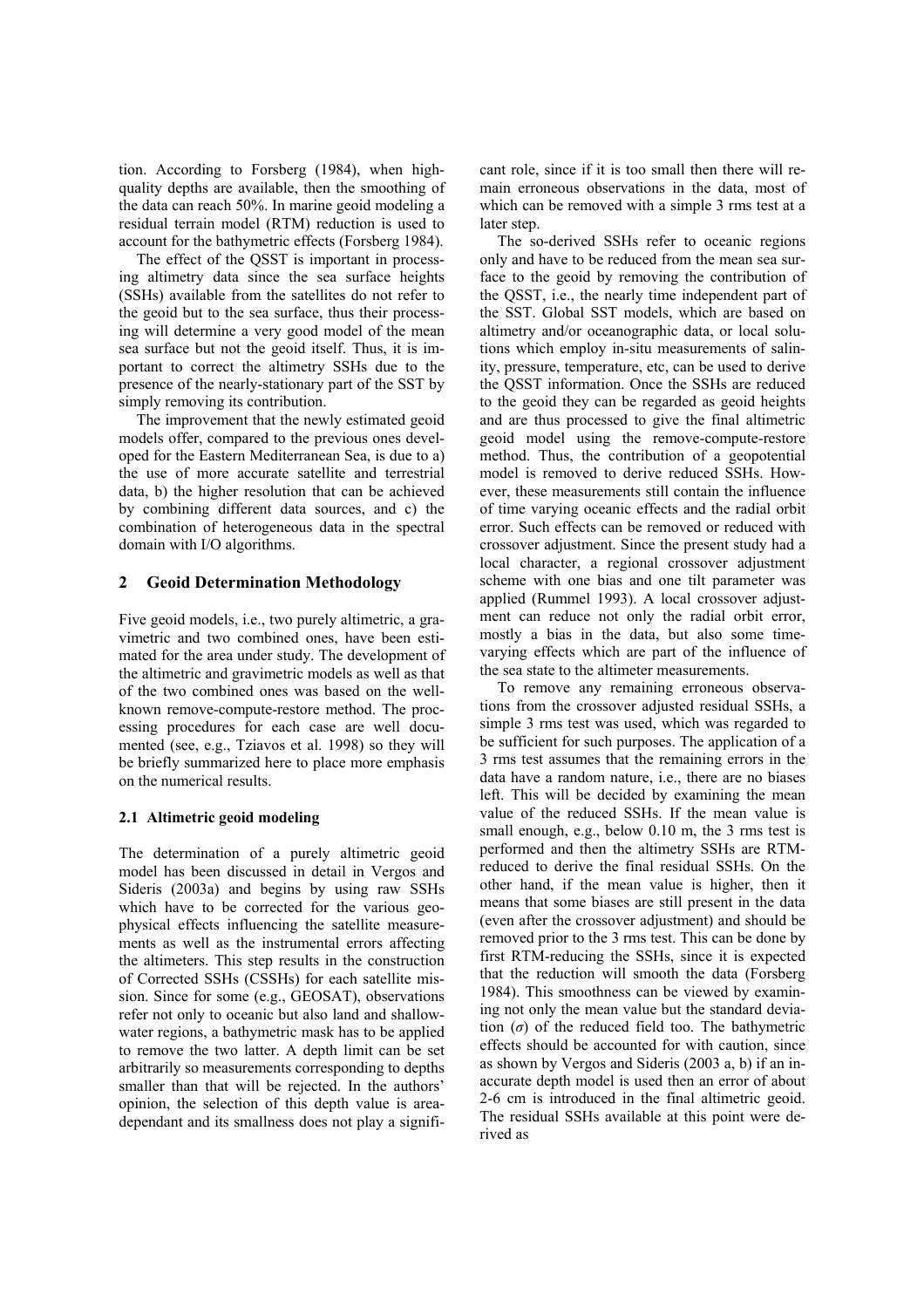$$
N_{res} = N_{obs} - N^{GM} - QSST - N^{RTM}
$$
 (1)

where  $N_{obs}$  denotes the observed SSHs,  $N^{GM}$  is the contribution of the geopotential model and  $N^{RTM}$  is the effect of the bathymetry. The so derived  $\text{SSH}_{\text{res}}$ represent the medium wavelengths of the geoid height signal and can be safely regarded as residual geoid heights *Nres*.

After that step, the final residual geoid height estimates can be derived by first gridding the data. This was performed for all solutions by LSC. The necessary variance and correlation length needed by the method were determined by computing the data empirical covariance function. The final step to determine the altimetric geoid model is to restore the contribution of the geopotential model and that of the bathymetry. The procedure described in this section is given schematically in Fig 1.



Fig. 1: Altimetric geoid modeling.

## **2.2 Gravimetric and combined geoid modeling**

The determination of the gravimetric and combined geoid models was based on the processing scheme described in Sec. 2.1 and Fig. 1. The only exception was in the way the bathymetric information was handled in the former. In the gravimetric geoid determination the bathymetric reduction is applied in the remove step to smooth the residual gravity field, then the residual gravity anomalies are gridded and the contribution of the bathymetry is restored prior to the prediction of geoid heights. This is necessary since the bathymetry refers to masses below the geoid, which have to be restored before the use of Stokes's formula for geoid prediction. In the present study the prediction of the gravimetric geoid heights was carried out using the 1D-FFT method (Haagmans et al. 1993) and employing discrete spectra to evaluate Stokes' kernel function. No integration cap or kernel modification were used.

As far as the combined geoid modeling is concerned, two methods, i.e., the FFT-based IOST and LSC have been employed. The IOST solution was based on the equations given in Sideris (1996) and Andritsanos et al. (2001a) for the optimal combination of heterogeneous data. On the other hand the LSC model was determined using the well-known collocation formula given in Moritz (1989). In both cases the input signals were the two altimetric (ERS1 and GEOSAT) geoid models and the gravimetric one. Since there was no available information about the input errors, randomly distributed noise fields (white noise) were generated. The variance of each field was based on the  $\sigma$  of the differences of the respective geoid model with T/P SSHs.

# **3 Data for Geoid Model Estimation and Validation**

The area under study is located in the Southern Aegean Sea centered on the island of Crete, Greece,  $33^{\circ} \le \varphi \le 37^{\circ}$  and  $21^{\circ} \le \lambda \le 29^{\circ}$ . 174546 GEOSAT Geodetic Mission (GM), 105105 ERS1 GM and T/P altimetry data from the latest releases of their geophysical data records (GDRs) have been extracted for this area from the databases of NOAA (1997) and AVISO (1998), respectively. The gravimetric database comprised of a) marine gravity data available from the Institut für Erdmessung (Behrend et al. 1996) and  $5' \times 5'$  mean gravity anomalies from the GEOMED project databank and b) land gravity data provided by Lagios et al. (1996). These made up for a total number of 30437 gravity observations (see Figure 2).

The local depth models used to take into account the effect of the bathymetry were those developed by Vergos (2002) using satellite altimetry and shipborne depth soundings. Finally, the EGM96 global geopotential model, complete to degree and order 360, and the EGM96 DOT, complete to degree and order 20, were used to provide the long wavelength geoid information and the QSST respectively (Lemoine et al. 1998).

For the validation of the estimated geoid models, stacked T/P SSHs, known for their high accuracy, and the GEOMED geoid for the Mediterranean were used. The complete dataset of T/P SSHs from the  $3<sup>rd</sup>$  year of its mission was extracted so as to have more reliable results. In all cases the differences between T/P or GEOMED and the estimated geoid were computed and minimized using a fourparameter transformation model: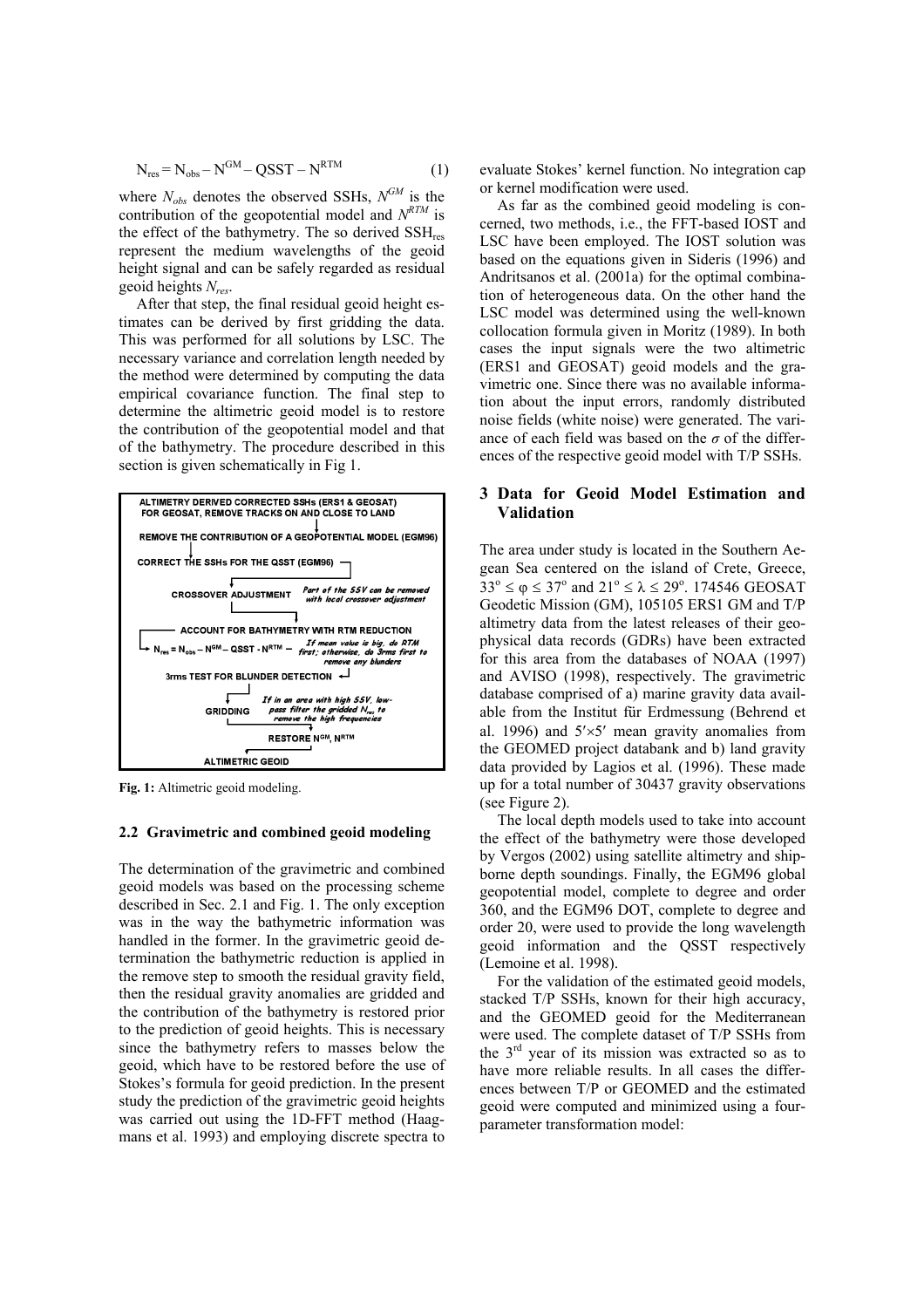$N^{v} = N^{i} - b_{o} \cos \phi \cos \lambda - b_{1} \cos \phi \sin \lambda - b_{2} \sin \phi - b_{3} (2)$ 

where the parameters  $b_0$ ,  $b_1$ ,  $b_2$  and  $b_3$  were calculated by a least squares technique,  $N^{\nu}$  denotes  $T/P$ SSHs or GEOMED and  $N<sup>i</sup>$  denotes the altimetric  $(i=a)$ , gravimetric  $(i=g)$  or combined  $(i=c)$  geoid height depending on the solution under consideration.



**Fig. 2:** Gravity data distribution (IfE: black, GEOMED: gray, Lagios: light gray circles).

## **4 Geoid Model Estimation**

The development of the altimetric geoid models was based on the aforementioned ERS1 GM and GEOSAT GM data. Special emphasis was placed on crossover adjusting the data to reduce not only the orbital errors but sea variability effects as well. From that test it was concluded that even with the improvements in the satellite orbit determination, crossover adjustment is necessary since for both datasets it resulted in a reduction of both the mean and  $\sigma$  values by about 3-6 cm. Furthermore, it was found that by RTM-reducing the SSHs to account for the effect of the bathymetry the reduced field was much smoother (mean and *σ* reduction by about 4 cm) compared to the one prior to the reduction. This is a good indication that if a good DDM is available then it should be used to reduced altimetric SSHs prior to gridding or prediction (e.g., if the prediction of gravity anomalies is intended).

Following the processing scheme described in Sec. 2 the determination of all geoid models was performed on a 5′×5′ grid. It should be mentioned that to speed up the computations of the LSC-based combined solution, we decided to restrict it to a smaller inner area bounded between  $33^{\circ} \le \varphi \le 37^{\circ}$ and  $23^{\circ} \le \lambda \le 26^{\circ}$ . This inner area was selected because it is centered on the isle of Gavdos which was our main focus. Table 1 summarizes the statistics of

all five solutions. Note that the min and mean values in the LSC solution differ, because they refer to a smaller inner area.

**Table 1** Statistics of the final altimetric, gravimetric and combined geoid solutions. Unit: [m].

|                   | max   | min  | mean  | σ     |
|-------------------|-------|------|-------|-------|
| $N$ GEOSAT        | 38.10 | 0.67 | 16.59 | ±9.68 |
| N <sup>ERS1</sup> | 37.98 | 0.73 | 16.68 | ±9.69 |
| N <sup>gr</sup>   | 38.04 | 2.09 | 16.99 | ±9.33 |
| $N^{IOST}$        | 37.99 | 1.41 | 16.83 | ±9.51 |
| $N^{\rm LSC}$     | 33.20 | 5.83 | 20.17 | ±9.83 |

The differences between the gravimetric geoid solution and the altimetric ones is at the 15 cm level  $(1\sigma)$  and the highest values are concentrated in the eastern part of the area where the GEOMED data have been used. On the other hand the differences between the combined and altimetric models are smaller by about 8 cm something expected since the altimetry data have been used in the determination of the combined solutions. Figure 3 depicts the combined LSC solution.



**Fig. 3:** The combined geoid model estimated with LSC (the black star shows the location of the Gavdos TG station).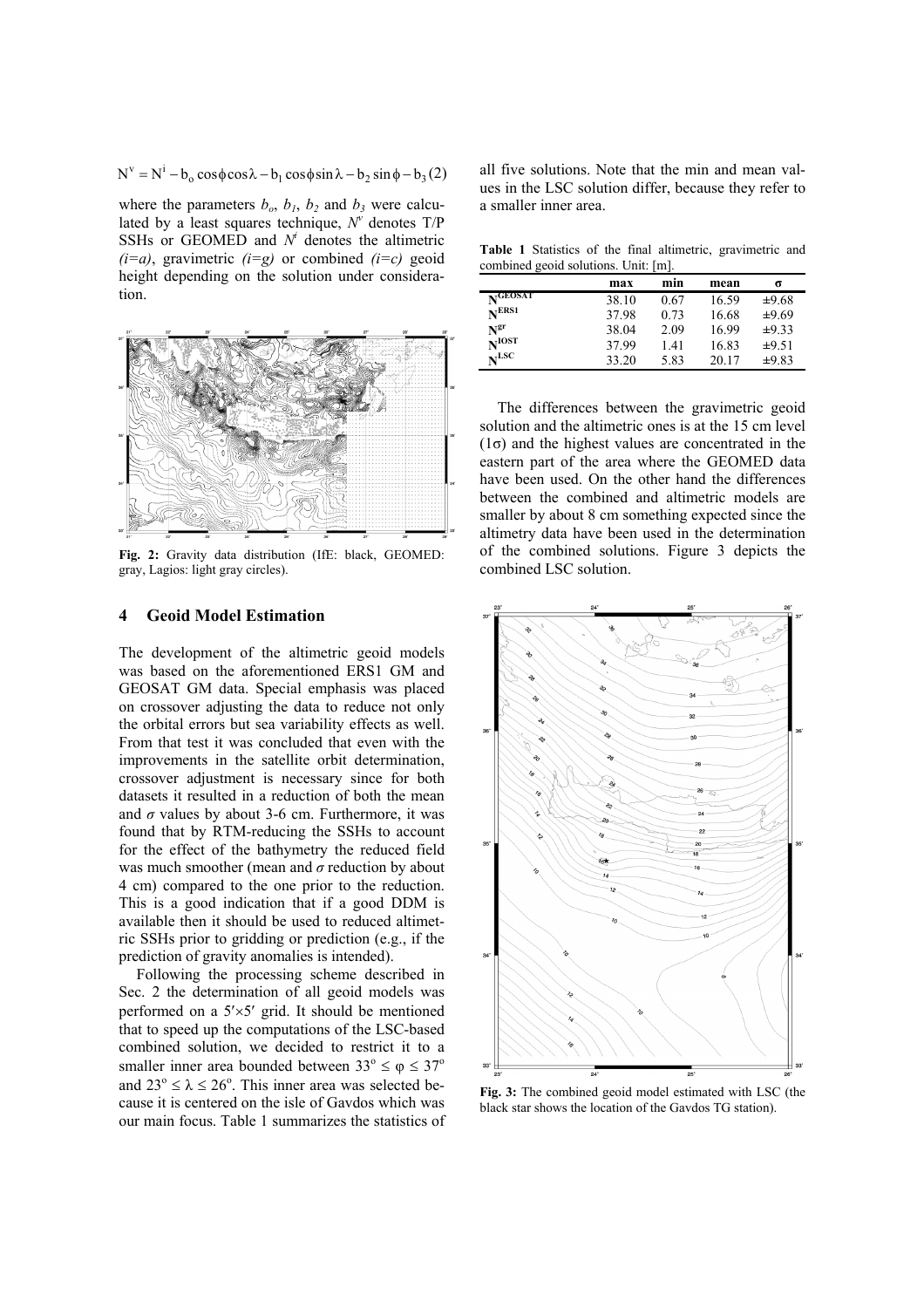### **5 Validation of the Estimated Geoid Models**

The accuracy and precision of the models estimated were assessed by a) estimating the differences to T/P SSHs, b) estimating the differences to GE-OMED geoid heights and c) comparing the geoid height estimate that each model gives for the Gavdos TG station. Table 2 presents the comparisons between T/P and the geoid models developed in this study. In all cases the differences were determined as  $N^{T/P} - N^i$  where *i* represents the geoid solution. The altimetric solutions agree with T/P at the  $\pm 10$  cm level, which is better by about  $\pm 26$  cm compared to the gravimetric geoid. The IOST and LSC solutions show an improved agreement with T/P by about 17 and 19 cm  $(1\sigma)$ , compared to the gravimetric one, respectively. This leads to the conclusion that the combination of altimetry and gravity improves the accuracy of the gravimetric geoid. Additionally, it improves the altimetric geoid close to the coastline, where altimetry suffers from errors.

**Table 2.** Geoid height difference between T/P and the estimated models. Unit: [m].

|                                                | max  | min     | mean | σ          |
|------------------------------------------------|------|---------|------|------------|
| $N^{T/P} - N^{GEOSAT}$                         | 0.34 | $-0.19$ | 0.00 | ±0.11      |
| $N^{T/P} - N^{ERS1}$                           | 0.37 | $-0.23$ | 0.00 | $\pm 0.10$ |
| $N^{T/P} - N^{gr}$                             | 1.27 | $-0.88$ | 0.00 | $\pm 0.36$ |
| $N^{T/P} - N^{IOST}$                           | 0.59 | $-0.49$ | 0.00 | ±0.19      |
| $\mathbf{N}^{\text{T/P}}$<br>$v = N^{\rm LSC}$ | 0.40 | $-0.32$ | 0.00 | $\pm 0.17$ |

Table 3 presents the geoid height differences between GEOMED and the estimated geoid models after the fit of a four-parameter transformation model. It is noticing that the range of the differences is in all cases close to about 2.7 m, which is quite high. Furthermore the *σ* ranges for all geoid models between  $\pm 42$  and  $\pm 45$  cm signaling that the GEOMED geoid model deviates from our solutions consistently. By plotting the differences with all geoid models it was found that they show some significant values throughout the area under study. This can be attributed to the different geopotential model, i.e., OSU91A, which was used in the development of the GEOMED geoid, in contrast to EGM96 that was employed in the present study.

**Table 3.** Geoid height difference between GEOMED and the estimated models. Unit: [m].

|                         | max  | min     | mean | σ          |
|-------------------------|------|---------|------|------------|
| $N$ GEOMED $N$ GEOSAT   | 1.00 | $-1.74$ | 0.00 | ±0.44      |
| $N^{GEOMED} - N^{ERS1}$ | 0.99 | $-1.74$ | 0.00 | $\pm 0.43$ |
| $N^{GEOMED}-N^{gr}$     | 0.96 | $-1.82$ | 0.00 | $\pm 0.42$ |
| $N^{GEOMED} - N^{IOST}$ | 0.93 | $-1.72$ | 0.00 | $\pm 0.45$ |
| $N$ GEOMED $N$ LSC      | 0.93 | $-1.75$ | 0.00 | $\pm 0.43$ |

The final validation test was performed by estimating the geoid height value that each of the new models gives at the Gavdos TG station. For the combined LSC solution the geoid height was predicted by regarding the TG station as an additional estimation point, while in the other cases it was interpolated from the final solutions. The interpolation was performed in all cases using LSC and estimating the empirical covariance function for each individual solution to derive the necessary variance and correlation length. Table 4 presents the estimated geoid heights at the TG from the different solutions together with the precision in the prediction of each height. All estimates are very close and give a geoid height value at the Gavdos TG station of about 16.67 m. The differences between the predictions range from a minimum of 0.5 cm to a maximum of only 6 cm, while neglecting the gravimetric geoid height results in a maximum difference of only 2.8 cm. This signals that all solutions are consistent to each other and the methodology followed leads to precise results. The precision of the estimated height is  $\pm 3.33$  cm in the worst case while it reaches the sub-cm level for the height from LSC. This, combined with the fact that the accuracy of the models is at the  $\pm$ 5-10 cm level, gives evidence of the rigorousness of the geoid models both in terms of the processing methodology and the accuracy and precision achieved.

**Table 4.** Estimated geoid height at the Gavdos TG station from the models developed. Unit: [m].

| $10011$ the models developed. Only, $101$ .<br>Model | N(m)   | $\sigma_{\rm N}$ (cm) |
|------------------------------------------------------|--------|-----------------------|
| $N$ GEOSAT                                           |        |                       |
|                                                      | 16.690 | $\pm 2.47$            |
| N <sup>ERS1</sup>                                    | 16.682 | $+2.05$               |
| $N^{\rm gr}$                                         | 16.633 | $+2.82$               |
| $N^{IOST}$                                           | 16.662 | $\pm 3.33$            |
| $\mathbf{N}^{\text{LSC}}$                            | 16.695 | $\pm 0.92$            |

## **6 Conclusions**

With the aim of estimating an accurate and precise geoid model in support of the GAVDOS project, heterogeneous data and various methods have been used. This study aimed at providing the necessary methodological background so as to be ready to employ the additional gravity data that will become available to the project. The new data include marine, land and airborne gravity observations which will complement the existing gravity database. Thus, it was apparent that before implementing the entire database, different processing schemes had to be validated to choose the most rigorous one both in terms of accuracy and precision.